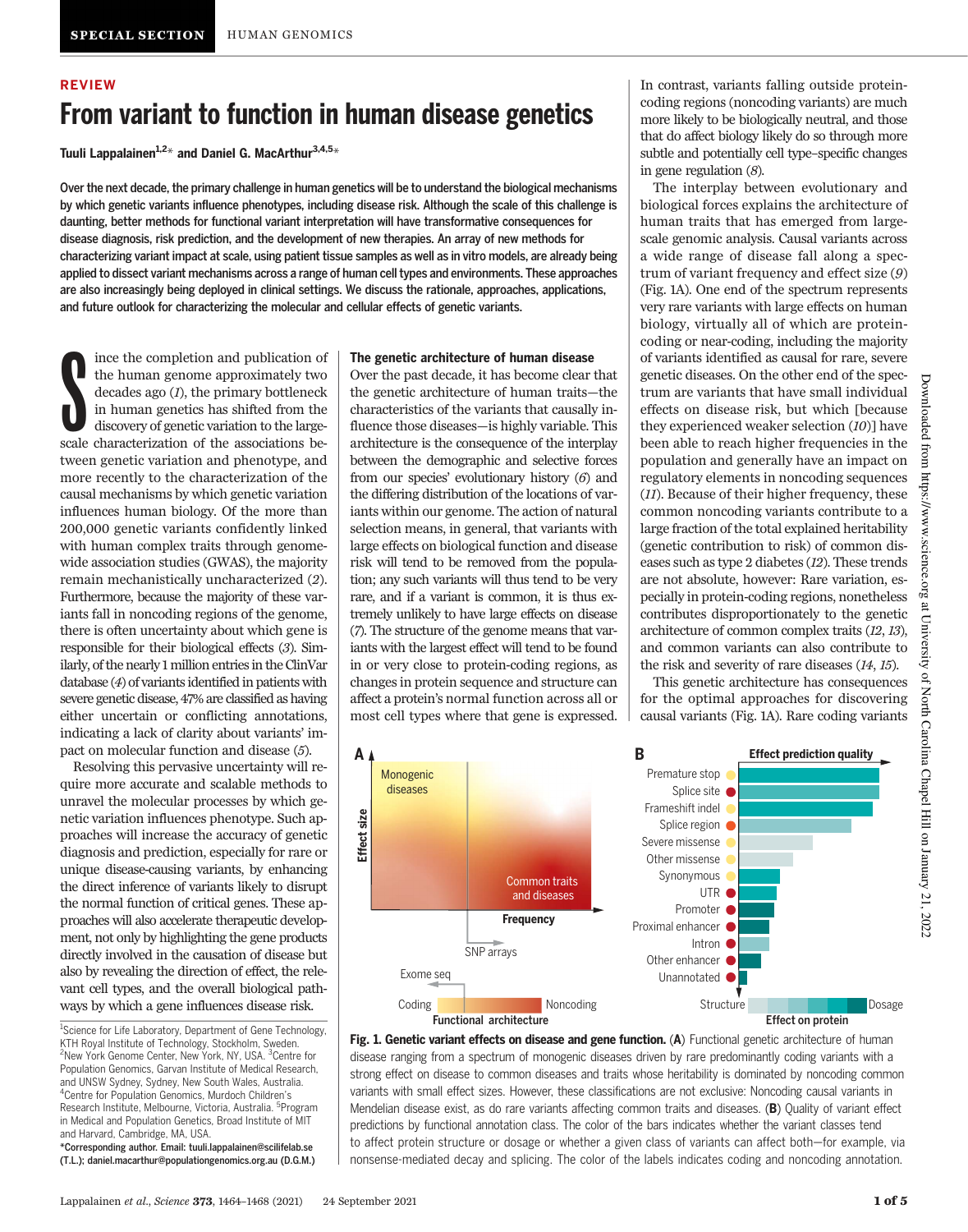of large effect are currently efficiently identified with exome sequencing studies (an approach that cost-effectively sequences the protein-coding segments of the genome), either in families (for variants with extremely large effect sizes, such as those underlying most "monogenic" disorders) or in large case/control studies (16, 17). In contrast, common variants with smaller effect sizes are cost-effectively discovered with large-scale case/control studies with genotyping arrays or low-coverage whole-genome sequencing. Note that although the differential architecture of common and rare disorders is clear, its degree may have been exaggerated by the different methods predominantly used in each field that have hindered the discovery of noncoding variants in rare disease and rare variants in complex disease (12). Over the next decade, deep whole-genome sequencing will be applied to much larger cohorts of patients and population samples, providing an unbiased view of genetic architecture and improving the discovery of its shared features across different types of diseases (13, 18).

Genetic architecture also alters the optimal approaches for using functional data to understand variants' effects on phenotype. In common disease, associated GWAS loci typically contain a large number of variants in linkage disequilibrium—meaning that they are close enough to each other that they are typically inherited together—of which only a small proportion are causal and affect the regulatory function of the genome (19). For such cases, a functional dissection typically requires assaying noncoding regulatory elements, often in a highly cell type– specific or environment-specific fashion. For rare disease variants, and for the small proportion of common disease variants found in coding regions, assays for functional impact generally focus on changes in the structure or dosage of mRNA transcripts and their encoded proteins. Below, we discuss high-throughput approaches spanning the complete range of potential biological impacts that will be needed for a comprehensive understanding of human variation.

#### Observational approaches for characterizing functional variation

The foundation of genome-wide variant interpretation is the functional annotation of the genome, which has been established by projects including ENCODE (20) Gencode (21), and Roadmap Epigenomics (22), which have measured the biochemical activity of the genome in multiple cell types. The resulting annotation of genes, transcripts, and regulatory elements has enabled high-quality predictions of the most severe classes of likely genedisrupting variants (Fig. 1B), which are particularly important for rare disease interpretation and therapeutic target discovery (23).

However, for most variant classes, accurate predictions of variant effects cannot be de-

| Approach                               | <b>Biological systems</b>                                                                | <b>Genetic variation</b>                                                          | Phenotyping                                                                      | Interpretation                                                                              |
|----------------------------------------|------------------------------------------------------------------------------------------|-----------------------------------------------------------------------------------|----------------------------------------------------------------------------------|---------------------------------------------------------------------------------------------|
| <b>Genetic</b><br>analysis<br>of human | Primary cells in<br>native physiological<br>environments                                 | Exact representa-<br>tion of natural<br>variation                                 | Access to<br>physiological<br>traits                                             | Direct relevance to<br>human physiology<br>and health                                       |
| populations<br><b>LOWMARY WOW</b>      | Complexity of<br>tissues. limited<br>access to dynamic<br>cellular states                | Limited to study<br>of existing genetic<br>variation in the<br>population         | Confounders of<br>molecular and<br>cellular phenotypes<br>limit interpretability | Interindividual variation<br>and confounders<br>complicate interpreta-<br>tion of causality |
| <b>Cellular</b><br>models<br>in vitro  | Access to and<br>control of cell<br>$\ddot{\phantom{1}}$<br>differentiation<br>and state | Perturbation of any<br>loci with different<br>variants of diverse<br>effect sizes | Cleaner data<br>from molecular<br>and cellular<br>phenotyping                    | Cleaner data of<br>causal molecular<br>and cellular<br>mechanisms                           |
|                                        | Limited set of<br>cell lines or other<br>models in cell<br>culture media                 | SNP editing<br>difficult; assays<br>may lack genomic<br>context                   | Physiological<br>phenotypes not<br>available                                     | Potentially limited<br>generalizability<br>to physiological<br>systems                      |

Fig. 2. Functional characterization approaches relying on analysis of genetic variation in human populations versus experimental perturbations of the genome or its function.

rived solely from genome annotations. Even missense variants, where the amino acid changes are easy to identify and annotate, typically lack high-quality predictions of their effects on protein structure and function (24). For noncoding variants dominating complex disease heritability, predictions of regulatory effects currently have limited practical applicability and performance. This limitation is due to our generally poor knowledge of the complex regulatory code of the genome and the fact that such analyses are dependent on the specific cellular context. Variants affecting transcript splicing—an important class of posttranscriptional effects in both rare and common disease (25, 26)—fall between these extremes of prediction performance. Specifically, variants in canonical splice sites are easy to annotate, and predictive models have reasonable performance (27). However, changes in splicing (e.g., due to synonymous variants or variants deep in introns) remain difficult to predict (27).

Common genetic effects on gene regulation can be inferred by mapping quantitative trait loci (QTLs) for proximal molecular features. The most common type of molecular QTLs are cis-eQTLs (cis-associated QTLs associated to gene expression levels), but QTLs can also be mapped for splicing, chromatin accessibility, and protein levels, for example (28). Human eQTL studies have been pursued for more than 10 years, including by consortia such as GTEx (25) and eQTLGen (29), and have generated comprehensive catalogs of cis-eQTLs and splicing QTLs (sQTLs) (30) in diverse human tissues. Together with chromatin accessibility QTL (caQTL) and protein QTL (pQTL) maps, these data have been valuable in pinpointing potential causal genes and molecular mechanisms in individual loci.

However, the QTL approach has limitations. It can only capture the effects of existing common variation where linkage disequilibrium obscures the identity of the actual causal variants (31), and this makes it suboptimal for scanning the functional effects of individual nucleotides. Furthermore, when the same variant or haplotype affects the expression of multiple genes or molecular traits, it is difficult to assess which one(s) have downstream effects that causally contribute to the disease association. The success of large studies in identifying eQTLs or sQTLs for nearly all human genes has made this problem of low specificity painfully clear (32). It is further exacerbated by the poor representation of non-European ancestries in QTL datasets (30), which also limits the utility of current QTL catalogs in the interpretation of GWAS data from diverse ancestries. In cases of rare variant analysis, the association-based QTL approach is not applicable, but analogous characterization of rare variants with likely molecular effects can identify situations where a rare variant coincides with an individual's status as a population outlier for gene expression, splicing, or allelic expression (33).

Currently, QTL datasets are limited by their derivation primarily from a limited number of easily accessible tissues (such as blood) or post mortem tissue samples (30). These biospecimens are a mixture of multiple, often unknown, steady-state cell types. This can lead to poor resolution and detection power for genetic regulatory effects that are active in specific cell types or dynamic cell states that may be particularly important in disease risk (34). Thus, expanding QTL studies to computationally resolved cell types (35) and single-cell datasets from tissue samples is a major ongoing focus of the field (36), especially because many cell types are not represented by available cell lines. A complementary approach to analyzing developmental lineages and environmental responses is to extract primary cells or cell lines from donors, induce pluripotency, and grow or differentiate the cells in vitro to study molecular phenotypes by bulk or single-cell sequencing. This has allowed access to key cell types that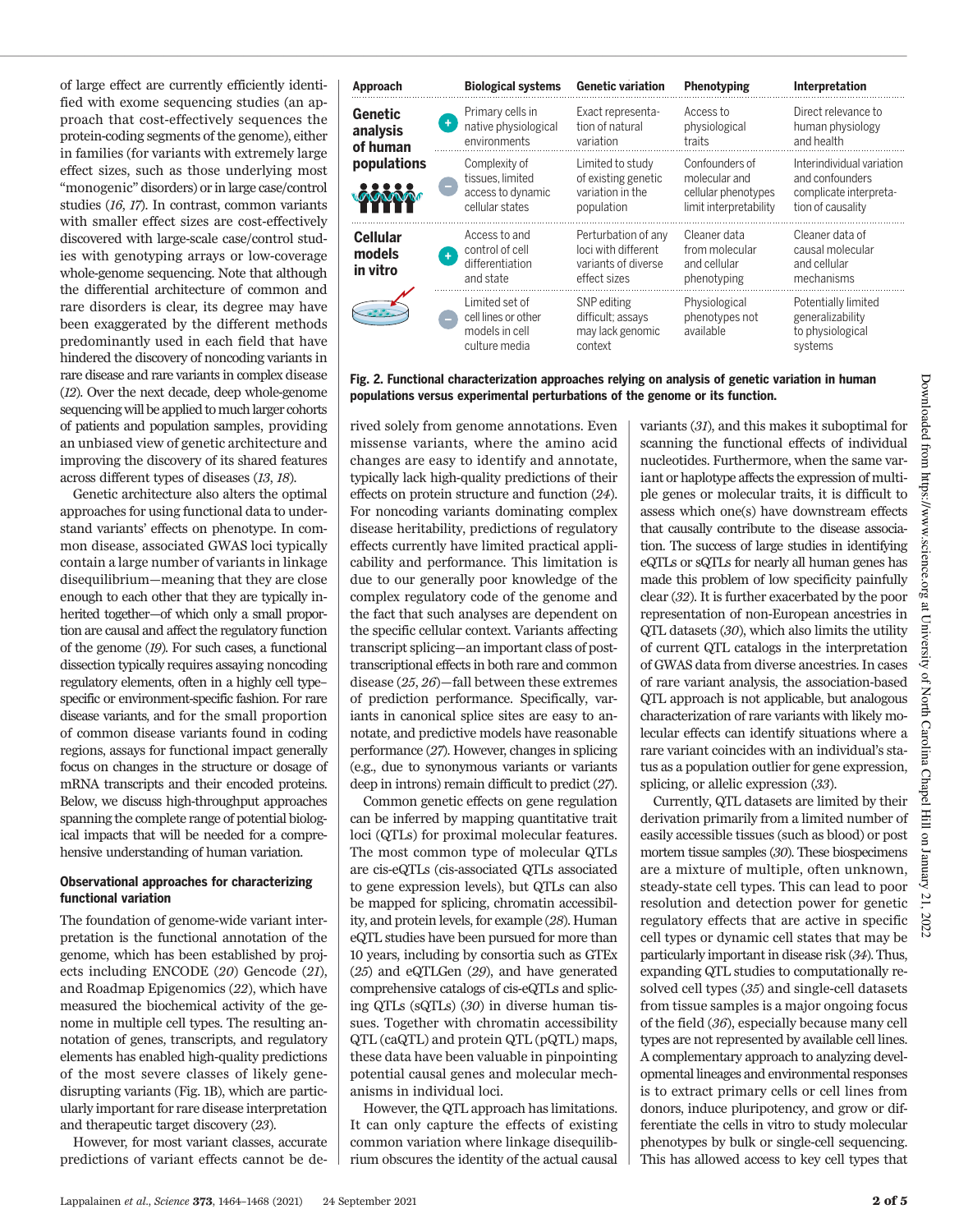are next to impossible to sample at scale, and also provides a renewable and scalable source for molecular assays (28, 37–39). However, not all primary cell types can be easily extracted or differentiated, and thus the map of regulatory associations of standing human variation across all cell types is still very incomplete.

#### Genome perturbation approaches

In addition to analysis of naturally existing genetic variation in human populations, we now can perform scalable experimental introduction of genetic variants in a cellular model system, followed by molecular phenotyping of their effects, often at a single-cell level (40). The assays that pair potential regulatory sequences with sequencing barcodes in artificial DNA sequences, so that the ability of the different alleles to drive gene expression can be compared (41, 42), are the best suited to test thousands of variants. However, this approach only detects the cis-regulatory potential of short sequences. Pooled CRISPR-based perturbation of the genome or its regulatory activity, followed by single-cell RNA sequencing and cellular phenotyping (43–46), has enabled the characterization of target genes in cis and downstream cellular effects of regulatory or coding variants.

These approaches are rapidly expanding in scale and scope, including deeper phenotyping of diverse cellular functions by highthroughput imaging, multi-omics, as well as application not only to cell lines but also to organoid and animal models. However, there are substantial limitations to the scale and cost of precision genome perturbation, cellular phenotyping, and the availability of good biological model systems. The latter represents a major challenge: Easy-to-use cancer cell lines represent a limited range of human cell types and differ from primary cells in many ways. The extent to which different model systems can recapitulate variant effects is largely unknown, poorly defined, and likely to vary not only between the cells used but also between different types of variants (25). For example, a variant introducing a premature stop in a constitutively expressed exon of a ubiquitously expressed gene is likely to have much lower context specificity than a variant in a cell state–specific enhancer. Thus, integration of experimental approaches with human genetic studies remains valuable as a way to leverage the benefits of both approaches (Fig. 2).

### The clinical impact of variant-to-function approaches

The molecular diagnosis of patients affected by severe genetic diseases has accelerated rapidly over the past decade as a result of the increased availability of exome and genome sequencing, improved methods for variant interpretation, and global data sharing. Current standards for

clinical variant annotation (47) require the integration of multiple classes of evidence to assess the probability that a variant is pathogenic (disease-causing). These fall broadly into three categories: (i) evidence that the variant is rare in the general population, (ii) evidence that the variant has previously been seen in other patients with similar clinical appearance, and (iii) evidence (either direct or indirect) that the variant has a functional impact on a gene previously implicated in the same class of disorders. Assessment of the first two categories has been empowered by the availability of large databases of population variation (48) and of variants previously seen and interpreted in disease patients (4, 49). However, assessing the probability that a variant is biologically damaging is much more challenging and less standardized.

Because most variants found in patients have not yet been subjected to well-calibrated functional assays, most clinical interpretation relies on indirect measures of functional impact, such as evolutionary conservation (47). Historically, when functional information was incorporated, it was generated with custom assays for specific variants, often were only weakly quantitative, and lacking information regarding the probability of obtaining the same result from randomly selected variants in the same gene (50). However, large-scale genomic approaches to inferring variant function are now feasible, and are beginning to be applied in clinical settings.

Such approaches fall into two broad classes. First, there are direct assays run on patient tissue samples or cell lines, which provide a direct functional readout of variants discovered in that patient. The most widely used functional genomic assay for the diagnosis of rare genetic diseases is bulk transcriptome sequencing. This approach can be used to assess the impact of variants on gene expression and transcript splicing; its use improves diagnosis rates over those derived from DNA sequencing alone, although these improvements vary by disease and tissue type [>30% when applied to muscle biopsies from severe muscle disease patients (51); 16% in a study of fibroblast samples from patients with mitochondrial disease (52)]. Proteomic analysis has also proven valuable both for the assessment of individual candidate genes (53) and in combination with transcriptomics for diagnosis (54). Other genomescale technologies including metabolomics and epigenomics have also been deployed to improve the identification of causal genes (55).

These approaches are powerful, but access to disease-relevant tissues and cell types in a clinical setting remains challenging; post mortem tissue collection is of limited use, and differentiation of induced pluripotent stem cells from patient tissue comes with a considerable cost. Other hurdles to widespread clinical adoption include the heterogeneity of clinical sam-

ples, the lack of standardization of assays and analysis pipelines, and the need for experienced data interpretation.

A second broad category of approaches consists of in vitro assays in which an artificially created model of the variant is tested for functional impact in a well-established cell line, as outlined above. These approaches can be rapidly scaled into multiplexed assays of variant effect (MAVEs), allowing for the rapid testing of candidate variants, and potentially of all possible genetic variants for a given gene (40). Such assays have already proved effective in inferring the pathogenicity of variants for a subset of well-established disease genes, in some cases eclipsing standard approaches to variant interpretation (56). For MAVEs to accurately infer pathogenicity, the precise functional assay used must be both highly scalable and tightly correlated with the disease-relevant function(s) of the target gene and the mechanisms of action of pathogenic variants, and thus will be extremely challenging or impossible for a subset of disease-causing variation. Although MAVE data do not yet exist for the vast majority of clinically relevant genes, current approaches include assays exquisitely customized to individual genes, as well as generalizable assays of protein stability (40, 57). Efforts are now under way to systematically develop well-calibrated assays for clinically relevant genes, and to harmonize and release the resulting data (58).

## The future of variant function

The human population, through explosive growth, has performed a comprehensive saturation mutagenesis experiment on itself. It is now the case that any single base substitution that is compatible with life is expected to be present somewhere among the nearly 8 billion living humans (59). Humanity has thus, in effect, done many of the natural experiments required to understand our own genotypephenotype map; this leaves geneticists to catalog the outcomes of those experiments, and to leverage both observational and experimental approaches to understand the mechanisms by which variants alter biology. Over the next decade, unless hampered by major obstacles to data sharing, increasingly massive cohorts of disease patients and deeply phenotyped population samples should produce the requisite catalog, and sophisticated and scalable tools will be applied to characterize the underlying functional mechanisms in both research and clinical settings (Table 1). These approaches should generate large, standardized datasets that can be combined with machine learning tools to provide predictions of variant effects on biology and disease.

We believe that the consequences of this process will be profound. In the clinical setting, the assessment of the potential effects of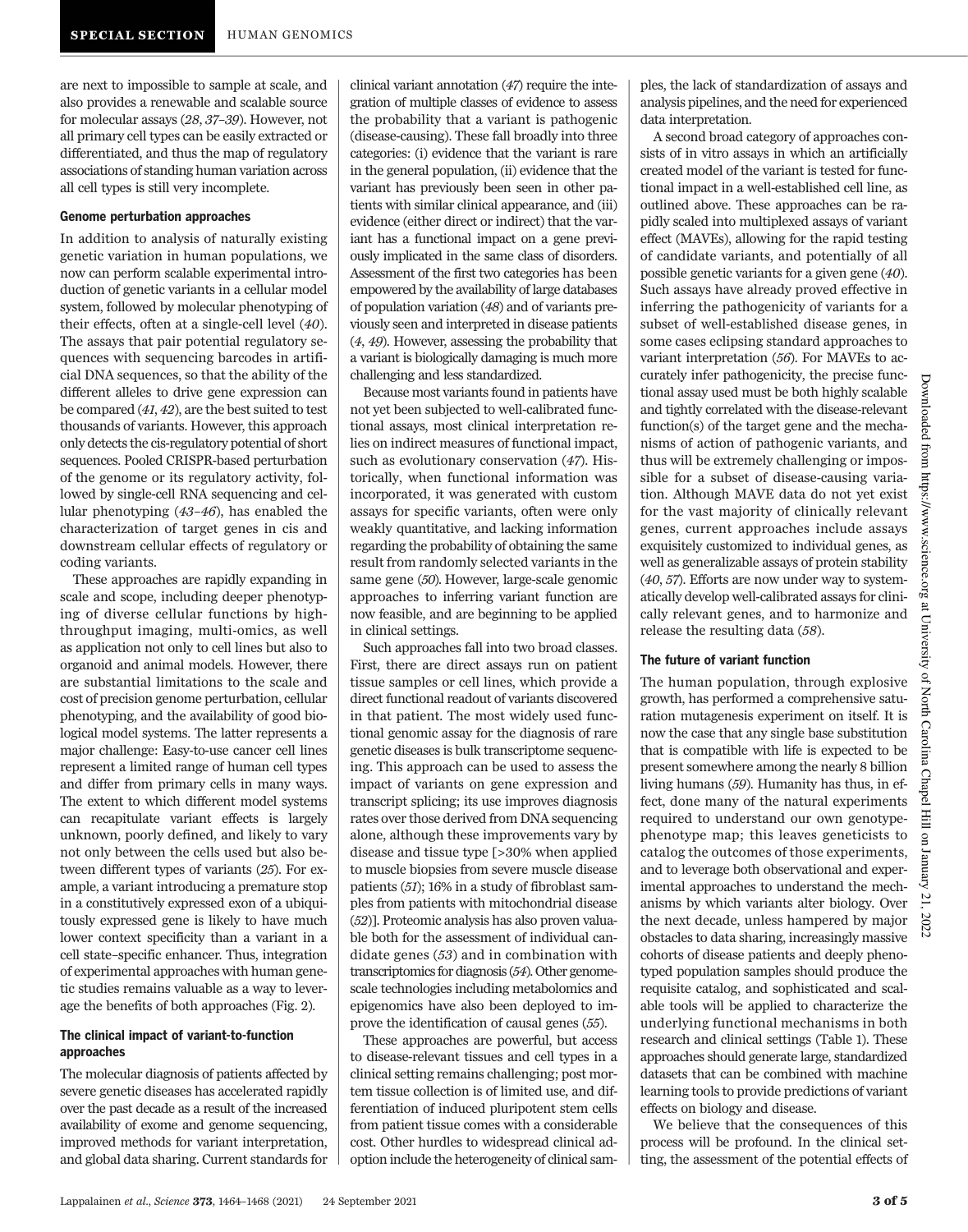Table 1. Variant-to-function challenges in common and rare disease, and approaches to address them.

|                                       | Common disease<br><b>Challenge</b>                                               | Rare disease<br><b>Approaches</b>                                                                                    |  |
|---------------------------------------|----------------------------------------------------------------------------------|----------------------------------------------------------------------------------------------------------------------|--|
| Causal variant                        | Linkage disequilibrium                                                           | Fine-mapping, improvements from diverse populations<br>and functional priors; scalable experimental assays           |  |
|                                       | Few observations of any<br>given variant $(N \sim 1)$                            | Gene and variant prioritization with larger datasets<br>and functional priors; scalable experimental assays          |  |
| <b>Immediate</b><br>functional effect | "Regulatory code" of variant<br>effects on regulatory<br>elements mostly unknown | Regulatory region annotations, chromatin/splicing<br>OTL mapping, scalable experimental assays,<br>predictive models |  |
|                                       | Difficulty of predicting effects on<br>protein 3D structure and function         | Predictive models, scalable experimental assays                                                                      |  |
| Causal gene and<br>effect direction   | Difficulty of enhancer target<br>prediction                                      | eQTL mapping, predictive models, scalable<br>experimental assays                                                     |  |
|                                       | Small number of patients with<br>genetic disruption of a given gene              | Data aggregation; better priors for gene and<br>variant function                                                     |  |
| Downstream<br>cellular effects        | Small effect sizes of individual loci:<br>relevant cell type/state often unknown | Cellular phenotype characterization in (selected)<br>population samples or model systems                             |  |
|                                       | Few observations of any given<br>variant $(N \sim 1)$                            |                                                                                                                      |  |

a sequence variant on disease risk will become increasingly quantitative, driven by access to three critical strands of information: the frequency of that variant across hundreds of millions of humans; the phenotype observed in any other human observed to carry it; and the results of well-calibrated experiments assessing the precise impact of that variant on gene function. In effect, variant interpreters should have access to a quantitative functional lookup table for any possible variant in a wide variety of clinically relevant genes. This will empower the diagnosis of genetic disease while also improving the prediction of risk for clinical phenotypes that have not yet manifested (e.g., in the assessment of genomes sequenced before or at birth, or those with environmental responses).

For complex traits, rapid in silico assessment of likely functional effects should speed the identification of causal variant(s) responsible for multiple uncharacterized risk loci and their likely target genes in cis, and will increase the proportion of accurate predictions of the affected pathways and relevant cell types. It will also enhance individual risk prediction, as genome-wide functional annotation can already improve the accuracy and portability of polygenic scores for complex disease (60, 61), and may allow the partitioning of individual risk into components driven by different physiological mechanisms and potentially amenable to different therapeutic approaches (62).

The functional characterization of human variants is likely to continue to increasingly influence the development of new therapeutics or repurposing of already established drugs. Drug targets with genetic evidence have high-

er success rates (63, 64). For a trait-associated gene affected by multiple functional variants, robust functional data of their effects can provide allelic series, allowing for functional dosages for each gene to be linked to phenotypic outcomes (65) and directly support specific therapeutic hypotheses. The convergence of genome-wide disease signals into genetically implicated pathways (66) should provide targets beyond individual GWAS genes. Characterization of the cell types where genetic risk effects manifest—which are often different from the organs affected by the disease—is also important for being able to target causal pathways rather than treating consequences. Understanding the molecular mechanisms underlying pathology will also pinpoint pathways that mediate the contribution of environmental and developmental risk factors to disease, and thus advance the integration of genetic and nongenetic factors in predicting and treating disease.

Finally, a shift from pure genetic approaches toward high-throughput functional data as evidence for variant interpretation will also contribute to greater equity in the utility of genomic medicine across communities. Allele frequencies and linkage disequilibrium patterns reflect population history and are thus highly population-specific; hence, they can contribute to biases due to the current underrepresentation of non-European samples (67). In contrast, although individual variants affecting disease risk often vary by ancestry, their molecular and cellular mechanisms are more likely to be shared among all humans. This hypothesis should be systematically addressed by performing functional experiments in mod-

el systems that represent different ancestries, sexes, ages, and environmental exposures.

Despite these potentialities, the challenges ahead for high-throughput biologists are daunting. Although human genetic datasets are increasingly rich, the power to assess trait associations for all genetic variants—let alone their combinations—has its limits. The complexity of highly correlated and easily confounded human phenotype measurements greatly complicates this task. The paths by which genetic variants lead to phenotypic outcomes are complex and dynamic: They take place across multiple cell types, in response to many environmental conditions and developmental cues. They act through a wide range of molecular and cellular processes, and potentially interact with other genetic variants present in the same individual, including somatic variants that have arisen during cell division over that person's lifetime. As such, developing an understanding of the physiological mechanisms of disease will require deep molecular characterization across interacting cell types and dynamic cell states, as well as access to informative biospecimens and/or biological model systems. Across these, we must harness the power of a diverse and complementary toolkit, ranging from interrogation of natural genetic variation to genome perturbations, followed by multimodal cellular assays. Although we are optimists about the transformative power of these approaches, it is always important to be humble in the face of biology's complexity, and we acknowledge that interactions and higher-order effects can complicate conclusions drawn from simple experimental models.

Different approaches, such as those outlined above, have unique advantages and limitations. Embracing a diversity of scalable approaches, including highly generalizable assays (of gene expression, protein structure, and protein stability), well-calibrated assays of gene-specific functions (such as enzyme activity), and analytical methods for integrating complex information across molecular classes and cell types, will be necessary to deeply characterize the mechanisms by which genome sequence shapes human biology.

#### REFERENCES AND NOTES

- 1. International Human Genome Sequencing Consortium, Nature 409, 860–921 (2001).
- 2. M. Claussnitzer et al., Nature 577, 179–189 (2020).
- 3. M. T. Maurano et al., Science 337, 1190–1195 (2012).
- 4. M. J. Landrum et al., Nucleic Acids Res. 46, D1062–D1067 (2018).
- 5. ClinVar; www.ncbi.nlm.nih.gov/clinvar.
- 6. G. Sella, N. H. Barton, Annu. Rev. Genomics Hum. Genet. 20, 461–493 (2019).
- J. Zeng et al., Nat. Commun. 12, 1164 (2021). 8. E. A. Boyle, Y. I. Li, J. K. Pritchard, Cell 169, 1177–1186
	-
	- (2017).
- 9. M. I. McCarthy et al., Nat. Rev. Genet. 9, 356–369 (2008). 10. E. C. Glassberg, Z. Gao, A. Harpak, X. Lan, J. K. Pritchard,
- Genetics 211, 757–772 (2019). 11. H. K. Finucane et al., Nat. Genet. 47, 1228–1235 (2015).
- 12. S. Gazal et al., Nat. Genet. 50, 1600–1607 (2018).
- 
- 13. P. Wainschtein et al., bioRxiv 588020 [preprint]. 11 June 2021.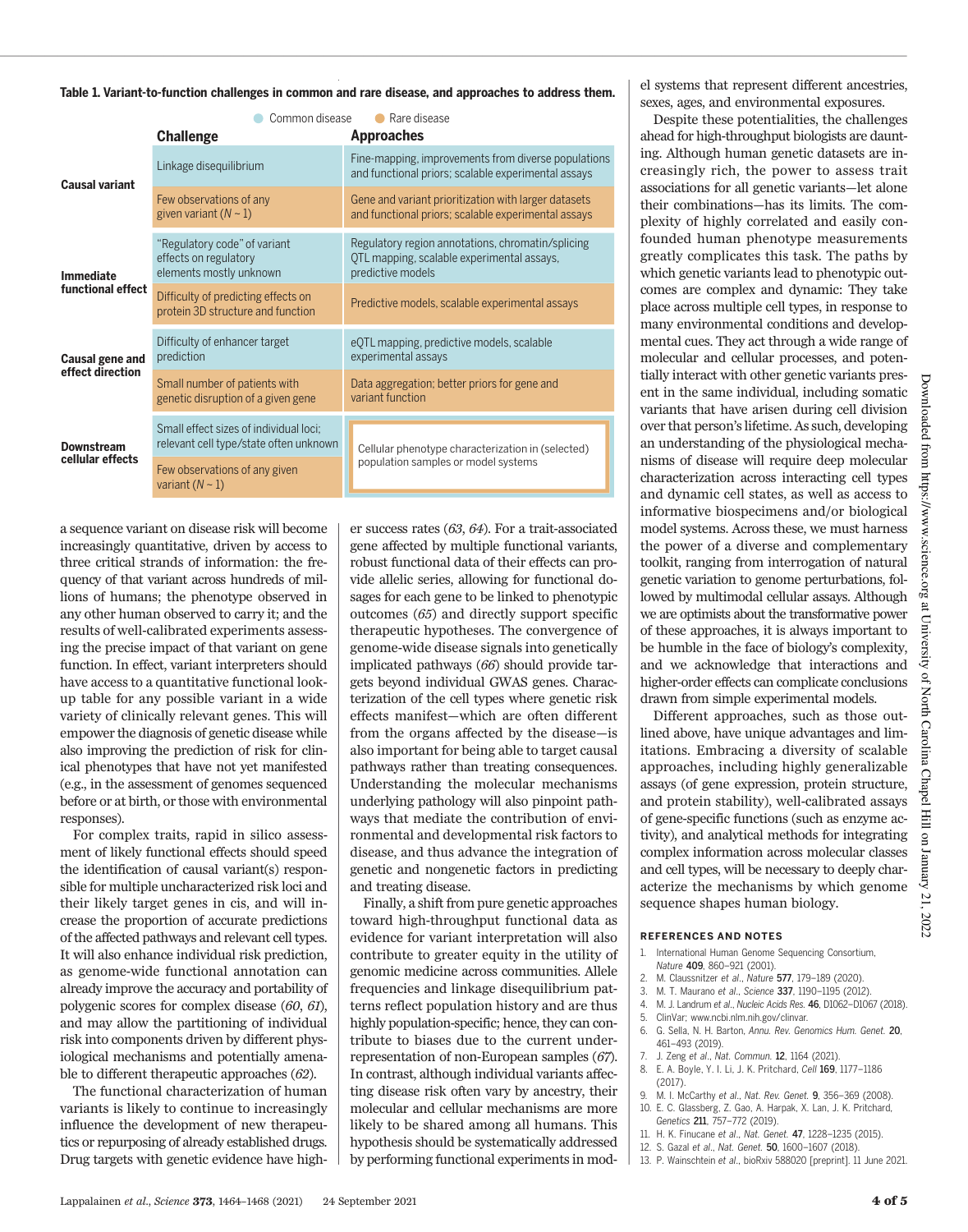- 14. A. R. Harper et al., Nat. Genet. 53, 135–142 (2021).
- 15. S. S. Shringarpure et al., medRxiv 21258643 [preprint]. 16 June 2021.
- 16. O. Zuk et al., Proc. Natl. Acad. Sci. U.S.A. 111, E455–E464 (2014).
- 17. J. E. Posey et al., Genet. Med. 21, 798–812 (2019).
- 18. E. Turro et al., Nature 583, 96–102 (2020).
- 19. O. Weissbrod et al., Nat. Genet. 52, 1355–1363 (2020).
- 20. ENCODE Project Consortium, Nature 489, 57–74 (2012).
- 21. A. Frankish et al., Nucleic Acids Res. 47, D766–D773 (2019).
- 22. Roadmap Epigenomics Consortium, Nature 518, 317–330  $(2015)$
- 23. E. V. Minikel et al., Nature 581, 459–464 (2020).
- 24. B. J. Livesey, J. A. Marsh, Mol. Syst. Biol. 16, e9380 (2020).
- 25. GTEx Consortium, Science 369, 1318–1330 (2020).
- 26. R. Soemedi et al., Nat. Genet. 49, 848–855 (2017).
- 27. K. Jaganathan et al., Cell 176, 535-548.e24 (2019).
- 28. Y. I. Li et al., Science 352, 600–604 (2016).
- 29. U. Võsa et al., bioRxiv 447367 [preprint]. 19 October 2018.
- 30. N. Kerimov et al., bioRxiv 924266 [preprint]. 9 January 2021.
- 31. Q. S. Wang et al., Nat. Commun. 12, 3394 (2021).
- 32. A. N. Barbeira et al., Genome Biol. 22, 49 (2021).
- 33. X. Li et al., Nature 550, 239–243 (2017).
- 34. B. D. Umans, A. Battle, Y. Gilad, Trends Genet. 37, 109–124 (2021).
- 35. S. Kim-Hellmuth et al., Science 369, eaaz8528 (2020).
- 36. M. van der Wijst et al., eLife 9, e52155 (2020).
- 37. D. Liang et al., Nat. Neurosci. 24, 941–953 (2021).
- 38. M. C. Ward, N. E. Banovich, A. Sarkar, M. Stephens, Y. Gilad, eLife 10, e57345 (2021).
- 39. B. P. Fairfax et al., Science 343, 1246949 (2014).
- 40. G. M. Findlay, Hum. Mol. Genet. ddab219 (2021).
- 41. R. Tewhey et al., Cell 165, 1519–1529 (2016).
- 42. M. Kircher et al., Nat. Commun. 10, 3583 (2019).
- 43. A. Dixit et al., Cell 167, 1853–1866.e17 (2016).
- 44. J. A. Morris et al., bioRxiv 438882 [preprint]. 8 April 2021.
- 45. M. C. Canver et al., Nature 527, 192–197 (2015).
- 46. B. Adamson et al., Cell 167, 1867–1882.e21 (2016).
- 47. ACMG Laboratory Quality Assurance Committee, Genet. Med. 17, 405–424 (2015).
- 48. K. J. Karczewski et al., Nature 581, 434–443 (2020).
- 49. H. L. Rehm et al., N. Engl. J. Med. 372, 2235–2242 (2015).
- 50. D. G. MacArthur et al., Nature 508, 469–476 (2014).
- 51. B. B. Cummings et al., Sci. Transl. Med. 9, eaal5209 (2017).
- 52. V. A. Yépez et al., medRxiv 21254633 [preprint]. 5 April 2021.
- 53. N. J. Lake et al., Am. J. Hum. Genet. 101, 239–254 (2017).
- 54. R. Kopajtich et al., medRxiv 21253187 [preprint]. 12 March 2021.
- 55. K. Kerr et al., Orphanet J. Rare Dis. 15, 107 (2020).
- 56. G. M. Findlay et al., Nature 562, 217–222 (2018).
- 57. K. A. Matreyek et al., Nat. Genet. 50, 874–882 (2018).
- 58. The Atlas of Variant Effects (AVE) Alliance: Understanding Genetic Variation at Nucleotide Resolution (2021); https://zenodo.org/record/4989960.
- 59. B. H. Shirts, C. C. Pritchard, T. Walsh, Trends Mol. Med. 22, 925–934 (2016).
- 60. T. Amariuta et al., Nat. Genet. 52, 1346–1354 (2020).
- 61. P. M. Visscher, L. Yengo, N. J. Cox, N. R. Wray, Science 373, 1468–1473 (2021).
- 62. M. S. Udler, M. I. McCarthy, J. C. Florez, A. Mahajan, Endocr. Rev. 40, 1500–1520 (2019).
- 63. M. R. Nelson et al., Nat. Genet. 47, 856–860 (2015).
- 64. E. A. King, J. W. Davis, J. F. Degner, PLOS Genet. 15, e1008489 (2019).
- 65. R. M. Plenge, E. M. Scolnick, D. Altshuler, Nat. Rev. Drug Discov. 12, 581–594 (2013).
- 66. N. Sinnott-Armstrong, S. Naqvi, M. Rivas, J. K. Pritchard, eLife 10, e58615 (2021).
- 67. A. Buniello et al., Nucleic Acids Res. 47, D1005–D1012 (2019).

#### ACKNOWLEDGMENTS

We thank A. Pinho for her contributions to the preparation of this manuscript. Funding: Supported by the KTH Royal Institute of Technology, New York Genome Center, and NIH grants R01GM122924, R01HL142028, R01AG057422, and R01MH106842 (T.L.) and the Garvan Institute of Medical Research, the Murdoch Children's Research Institute, and NIH grants U24HG011450 and U01HG011755 (D.G.M.). Author contributions: T.L. and D.G.M. contributed equally to the writing of this manuscript; author order was determined by a coin toss. **Competing interests:** T.L. is an advisor for Variant Bio, Goldfinch Bio, and GSK and has stock in Variant Bio. D.G.M. is a founder with equity in Goldfinch Bio and is an advisor to Insitro, Variant Bio, GSK, and Foresite Labs.

10.1126/science.abi8207